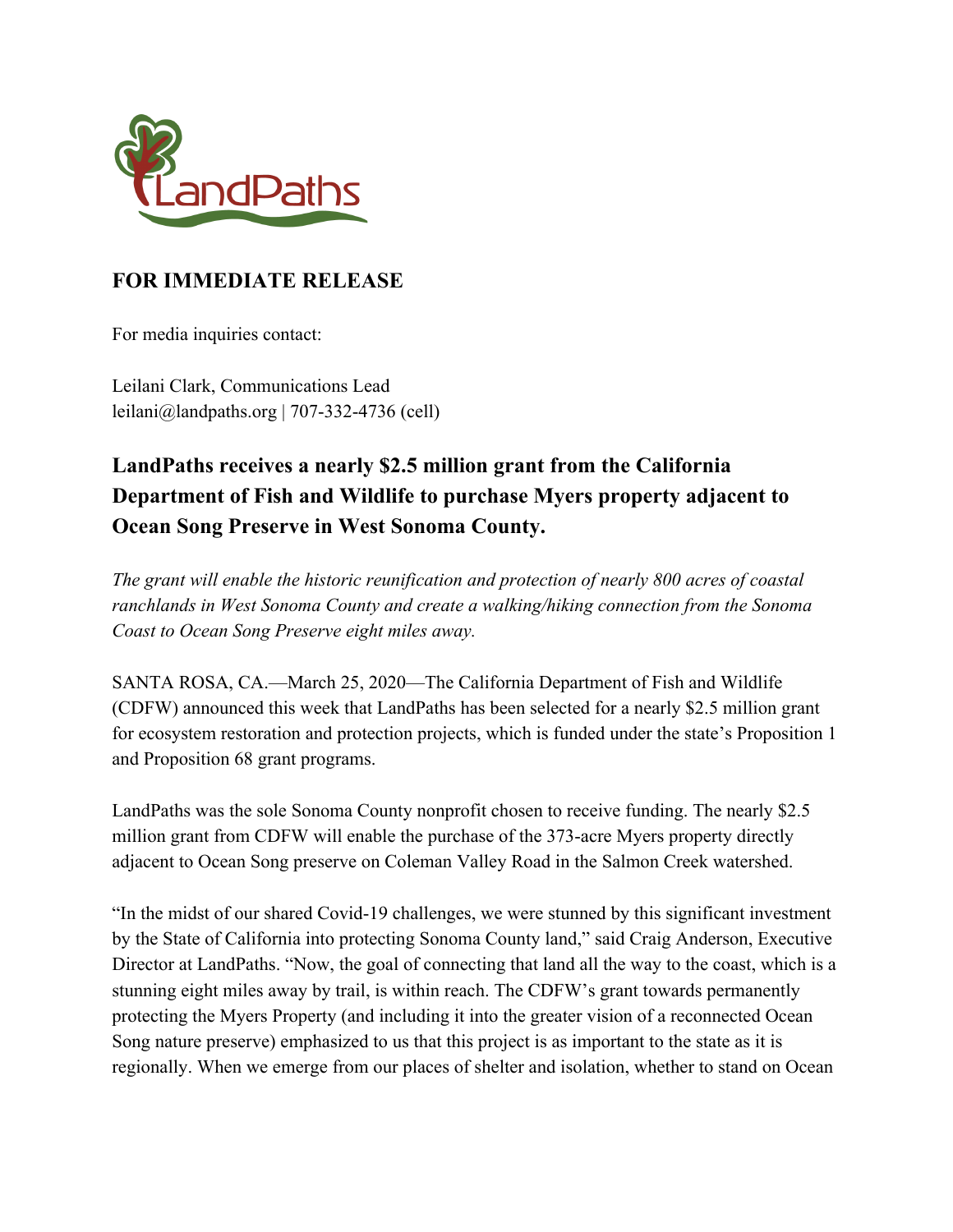Song's scenic ridge to view the entirety of the North Bay, or by gaining the ridge after a pilgrimage on foot from Shell Beach, this will be good medicine that all of us can use."

The announcement arrives on the heels of LandPaths' October 2019 acquisition and permanent protection of Ocean Song, a 421-acre property situated in the coastal hills of western Sonoma County. The Myers portion connects directly to Willow Creek State Park which connects to Sonoma Coast State Park. The purchase of this rare gem will create an uninterrupted linkage between Ocean Song and the Sonoma Coast, ensuring the protection, stewardship, and enjoyment of the land for generations.

"This is totally amazing," said Greg Sarris, Tribal Chairman of the Federated Indians of Graton Rancheria. "It is so important for the people of Sonoma County, and for my people, the Federated Indians of Graton Rancheria who have many historic sites on the property."

"Ocean Song is a rare wow!" said LandPaths' Programs Director Lee Hackeling. "With its stunning views and intimate gardens, complimented by vibrant insect, bird, and animal life, this is a place where you get the true, visceral feeling of the land being alive."

The combined nearly 800-acres of historic coastal ranch lands teems with native grasslands, pristine creeks and ponds, canyons, oak woodlands, redwoods, cultivated pollinator-friendly gardens, and farmland. The acreage is part of the Coast Range to Marin Coast Wildlife Linkage identified by the Critical Linkages project.

"What an incredible place to share with the community, especially youth," added Hackeling. "Keeping the coastal grasslands intact also protects their functioning as a carbon sink, incredibly important in the current climate emergency."

"This land acquisition is a big win for the public," says Congressman Jared Huffman. "I can't imagine another place in my congressional district where Point Reyes and the Farallon Islands, wild coastal forest, and high coastal grasslands are captured in one view. This property conveys the tremendous natural beauty and resources along the north coast, and is arguably some of the most beautiful scenery on earth. Thanks to the vision, energy and commitment of LandPaths, children now and in future generations will be able to walk from the Kortum Trail above the Sonoma Coast Beach eight miles by trail to Ocean Song. We are very lucky indeed."

For additional information or to set up a tour of Ocean Song and the Myers addition, contact Leilani Clark at leilani@landpaths.org or 707. 332.4736 (cell).

## **Abou[t](http://www.landpaths.org./) [LandPaths](http://www.landpaths.org./)**